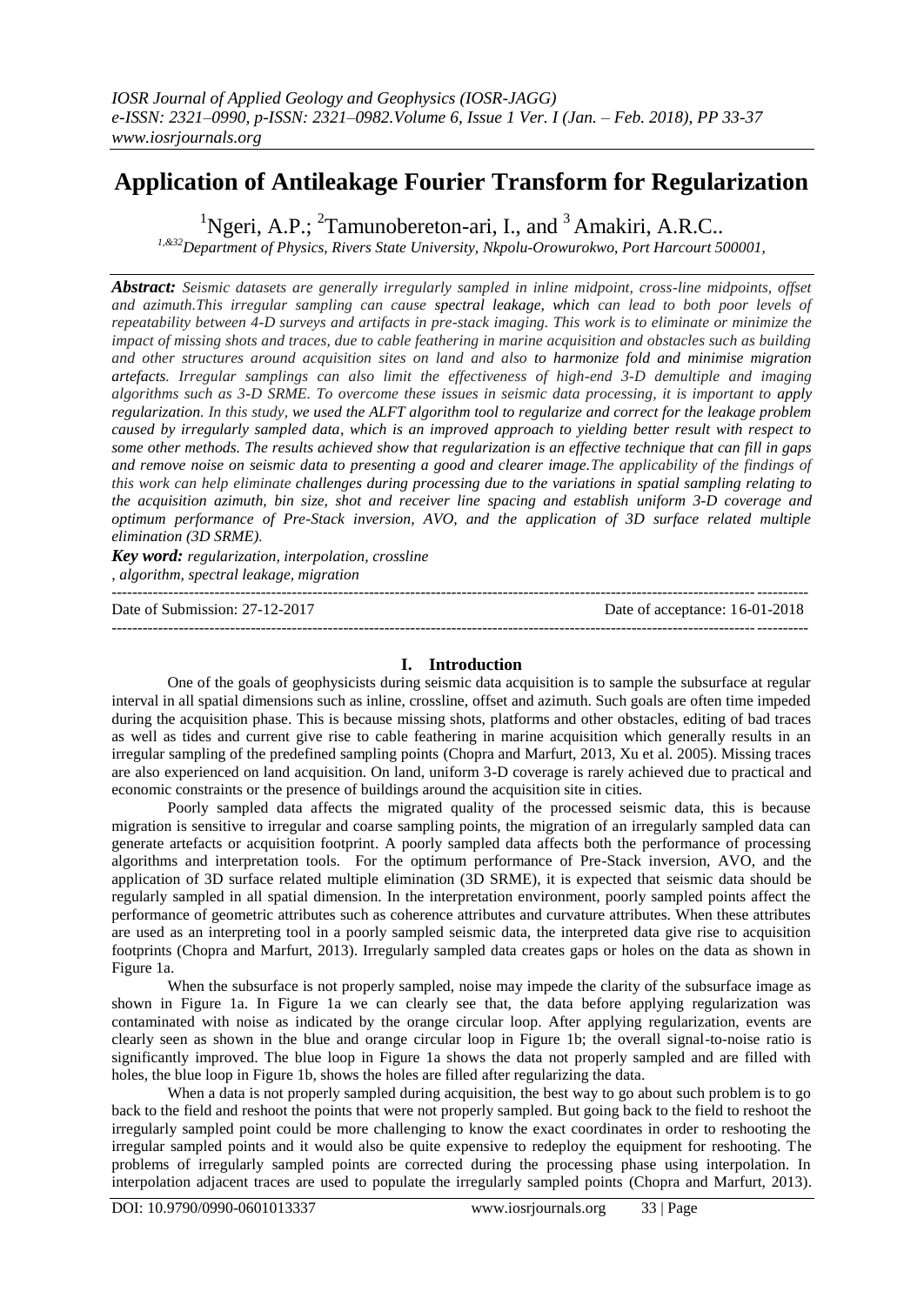Regularization in seismic data processing requires generating seismic traces at locations where shots were not taken. This can be achieved by interpolating or extrapolating seismic traces from the acquired data on the regular grid to the irregular grid (Xu et al. 2005).

The merging of multi-survey datasets often pose significant challenges during processing due to the variations in spatial sampling relating to the acquisition azimuth, bin size, shot and receiver line spacing. To overcome such challenges, it is important to regularize the sampling of the data in order to harmonize fold and minimise migration artefacts (Rivault and Motagally, 2011).

### **Interpolation**

Interpolation is the process of creating new traces from existing surrounding traces; it is a major part of regularising the data, which can fill holes by creating new traces. While Extrapolation is the process of Creating new traces from adjacent traces beyond existing trace locations.Extrapolated traces are generally less accurate than interpolated traces because they are generated using less information. According to Thevenaz et al. (2000), interpolation can be defined as a model-based recovery of continuous data having a known range of abscissa.

Various techniques of interpolation have been proposed by different researchers to properly regularize irregularly sampled points on seismic data. Liu and Sacchi(2004) proposed MWNI (Minimum Weighted Norm Interpolation) method. Xu et al. (2005), proposed the ALFT (Anti-Leakage Fourier Transform) method. While Abma and Kabir(2006) proposed the POSC (Projection onto Convex Sets) method. Also, Chopra and Marfurt (2013) applied 5D Interpolation of missing data to regularize seismic data set before applying Pre-stack migration.



**Figure 1a**: data showing holes (blue loop) and some noise (orang loop) without regularization.



**Figure 1b:** Holes in data are filled after regularization as shown in the blue loop and the noiseinthe data also removed after regularization as shown in the orange loop.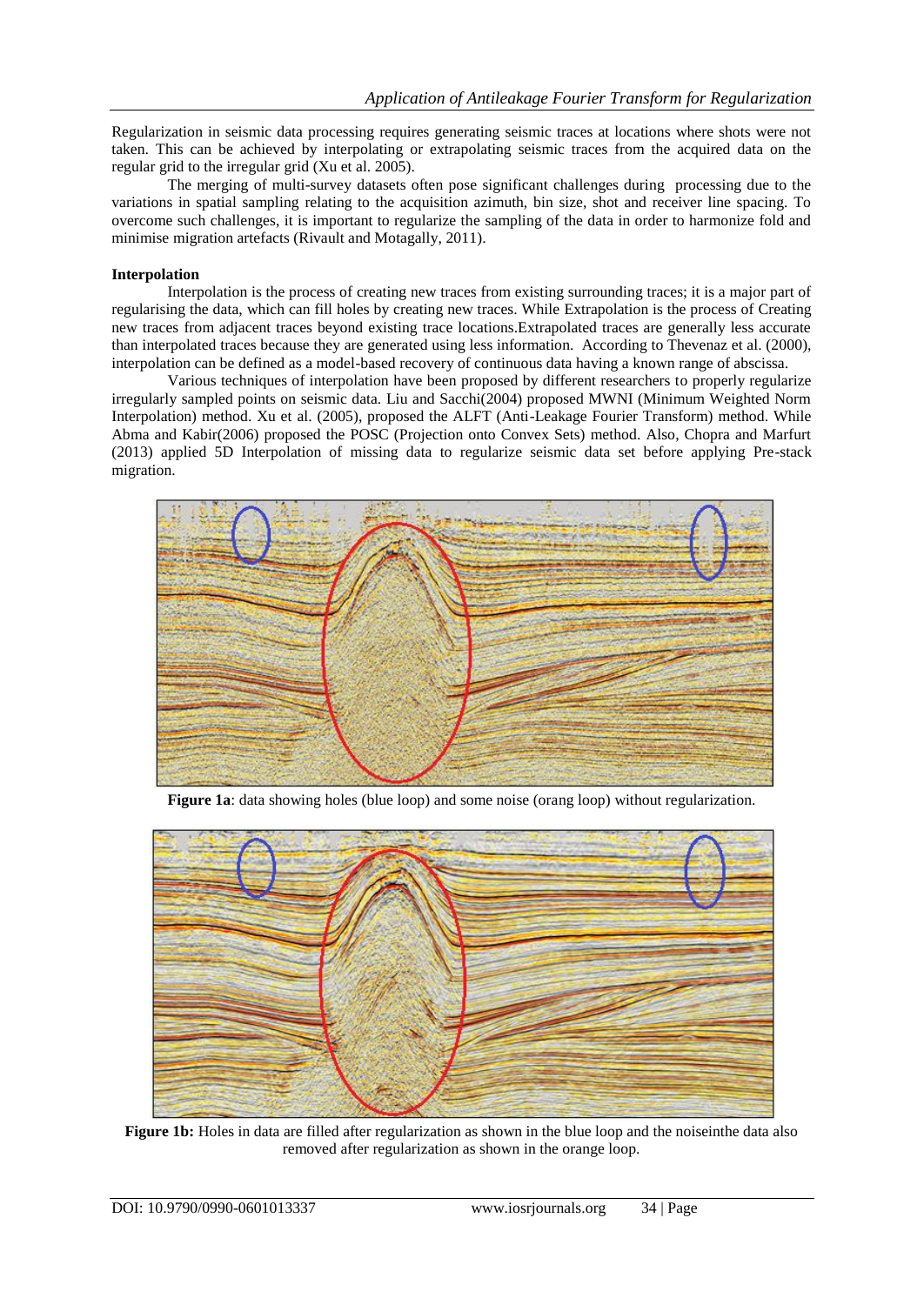According to Chopra and Marfurt (2013), 2D and 3D triangular trace interpolation algorithms were initially used to replicate missing traces, such techniques are referred to as local methods of interpolation; this is because they need localized information for their operations. Such techniques are fast and are easy to implement, but the issues with these methods is that they cannot handle large irregularly sampled points, because the local information they need does not exist i.e. there are no data around the trace to interpolate (Trad, 2009).

Global methods for data interpolation have been established that use farther well-sampled data to populate the missing data. These methods are multi-dimensional rather than one dimensional, operating simultaneously in as many as five different spatial dimensions (5D), and are able to predict the missing data more accurately. The disadvantages with these methods are that they are computer intensive and have longer run-times than the local methods (Chopra and Marfurt 2013).

#### **Regularization**

Regularization places the seismic data onto a regular grid from an irregular grid, it attempts to mitigate for the finite and poorly sampled data that are recorded during acquisition. Regularization accounts for the irregular spacing of the seismic trace. Regularization is a processing technique that spatially transforms irregularly sampled acquired seismic data to regularly sampled data using sophisticated mathematical algorithm such as Fourier theory that estimates the spatial frequency content on an irregularly sampled grid so that the data can be reconstructed to any desired grid (Xu et al. 2005).

Poole and Herrmann (2007) introduced a versatile 2D Fourier regularization algorithm to simultaneously regularize seismic data along two axes. Their algorithm addresses the data regularization problem for a number of data types where two passes of a 1D algorithm are not sufficient. They demonstrated their algorithm on a synthetic cross-spread gather using recording coordinates from a real dataset.

Their algorithm was compared to synthetics generated at the output recording coordinates thus validating its ability to preserve amplitudes and handle conflicting dips. When they applied their algorithm to a real seismic dataset, it showed an improvement in the continuity of events. Their algorithm makes use of all traces (i.e. pre-binning) and performs regularization as well as missing trace interpolation in one process, thus simplifying the pre-stack processing flow. Their algorithm regularizes the input seismic data and further fills the gaps in the acquired seismic data set.

According to Xu et al. (2005), a quick way of regularizing seismic data is the binning method, this technique bin the data and disregard the true data acquisition locations in the bin. Such techniques often time produce artefacts which can end up contaminating the final migrated image.

## **II. Materials And Method**

The conventional method of regularizing seismic dataset is to apply fast Fourier transform (FFT) on the data, such method is effective on regularly sampled grid; applying such method on an irregular sampled dataset, the transformed dataset often-time is altered by noise due to spectral leakage. The leakage is caused by the irregularities of sampling and boundary effects (Xu et al. 2005). The leakage is called noise; if the data is transformed back into the TX domain it will produce artefacts in the data.

According to Xu et al. 2005, Fourier transformation of irregularly sampled data can be achieved by direct evaluation of trigonometry sums expressed mathematically as

$$
\hat{f}(k) = \sum_{l \in N_p} f(x_{\ell}) e^{-2\pi i k x_{\ell}}, \, k = 0, \pm 1, \, \dots, \, \pm N. \tag{1}
$$

The Fourier coefficient in equation 1 is not adequate for data interpolation and regularization (Xu et al. 2005). The theory of Fourier transform on data regularization is to estimate the Fourier coefficient from the input dataset as accurately as possible, but this could not be achieved on an irregularly sampled dataset (Xu and Zhang, 2009).

To correct for the leakage problem caused by irregular sampled data, we apply the ALFT algorithm as proposed by Xu et al. (2005) to regularize our data. According to (Xu and Zhang, 2009) the goal of the ALFT is to estimate the Fourier coefficients from the irregularly sampled input seismic traces that were difficult to estimate using FFT. The ALFT algorithm was applied to correct for the spectral leakage problems associated with irregularly sampled data with the following steps:

- 1. Compute all Fourier coefficients of the irregular signal.
- 2. Select the Fourier coefficient with maximum energy.
- 3. Subtract the contribution of this coefficient from the input data.
- 4. Use this new data as input for step 1, 2 & 3, iteratively, until all coefficients are found.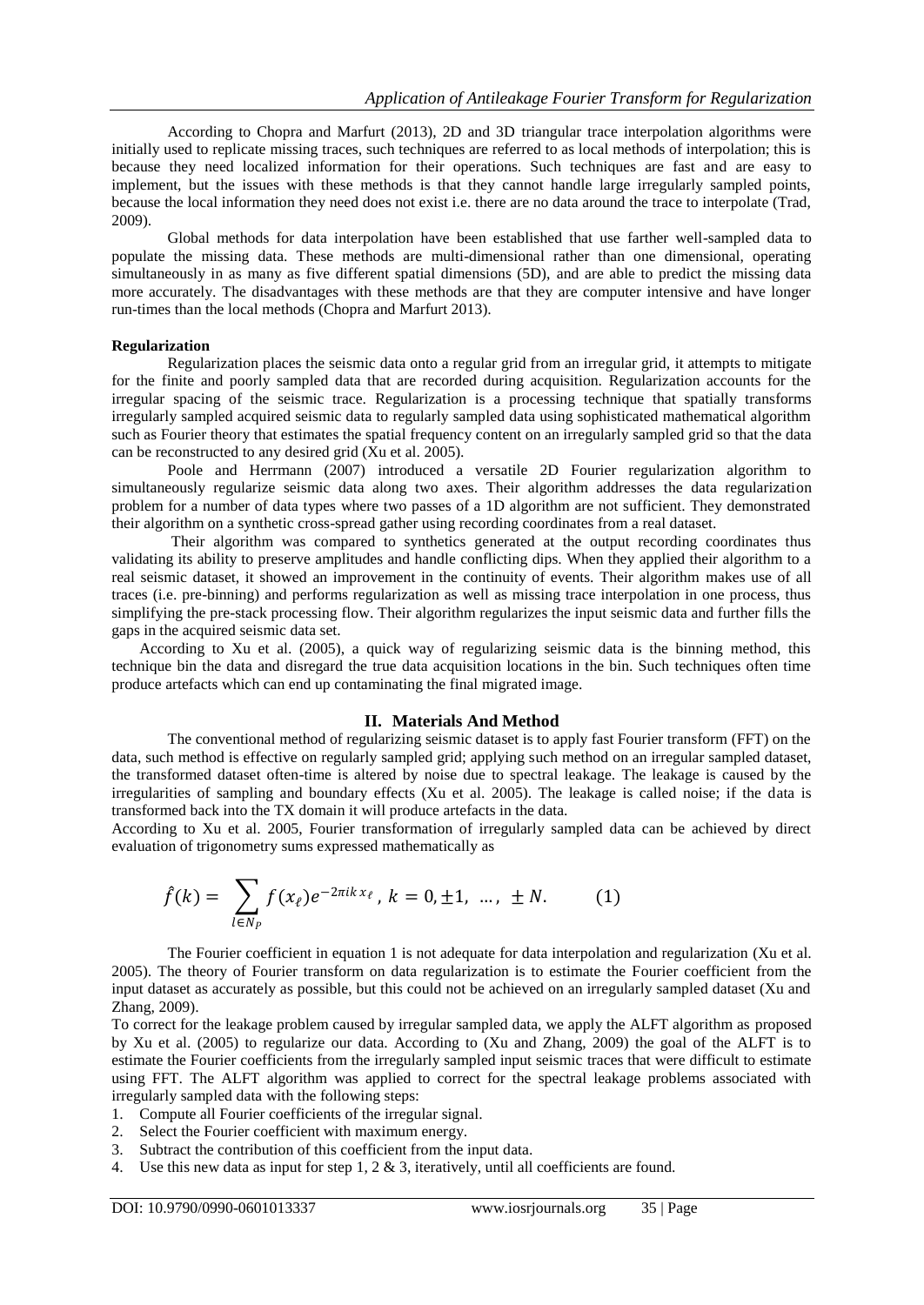## **III. Results And Discussions**

The data used for this research is a 3D seismic data set acquired from a marine environment. The data was split into 51 offset classes of 100 m each. We present the time slice map and the stack data at two different crosslines.

Looking at the time slice in Figure 2a, the green loop indicate the presence of holes casued by the irregular sampling of the data during data acquisition, in Figure 2b, the holes have being closed after reguglarizing the data. Figure 3 and Figure 4 show two different stack results at different crosslines. The holes in Figure 3a were closed in Figure 3b after regularizing the data. in Figure 4b, after applying regularization to the dataset in 4a; the holes were closed and the noise reduce as shown in the black square.

The results presented in Figure 2, 3 and 4 show that the ALFT algorithm applied on the data had significantly filled the holes in the data and given a clearer picture of the events.



**Fig 2a:** Times slice without regularization **Fig 2b:** Time slice after regularization



**Fig 3a:** Stack section before reularization**Fig 3b:** Stack section after reularization